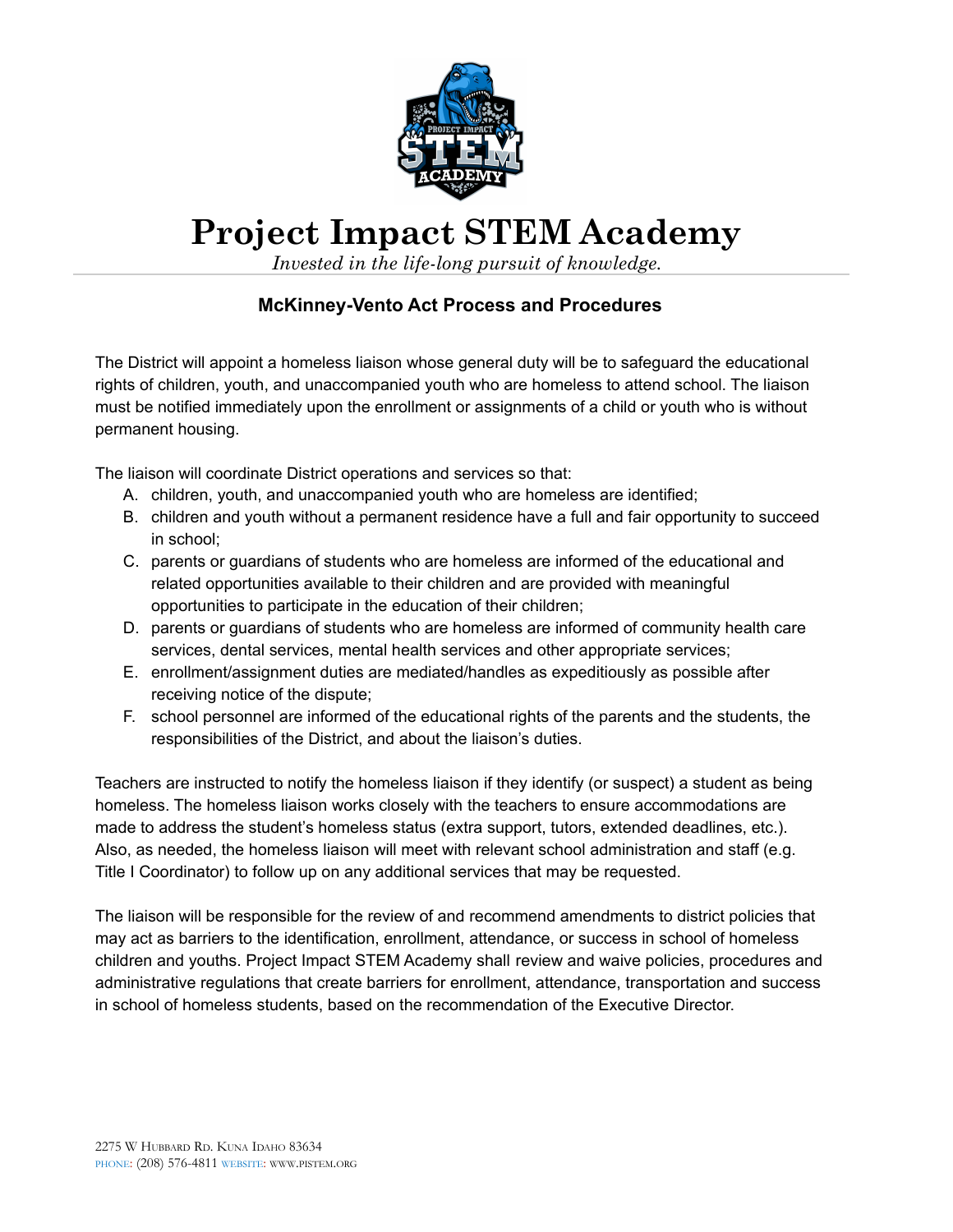

Upon enrollment of a child or youth who is homeless, the liaison will coordinate with appropriate administrative staff to assure that the school last attended by a homeless student is immediately contacted to provide relevant academic or other relevant records.

Upon identification under the McKinney-Vento Act, either through a nighttime residency survey, information reviewed in records received from a students previous school/district, or a staff referral, the parent/guardian or unaccompanied homeless youth will be contacted by the Homeless Liaison and given a McKinney-Vento Evaluation/Eligibility Determination Form to gain more information to determine eligibility and further assess the basic, educational, and social/emotional needs of the homeless youth.

Upon eligibility under the McKinney-Vento Act, the parent/guardian or unaccompanied homeless youth will be given a packet that contains Written Notification of Eligibility and/or School Placement Decision and information about community resources and transportation to and from school.

Upon determination that a student is not eligible under the McKinney-Vento Act or it is not in the student's best interest to attend the school of origin or the school requested by the parent/guardian or youth, the District shall provide a Written Notification of Eligibility and/or School Placement Decision along with information regarding their right to appeal and the process to appeal the eligibility status/decision.

If a parent, guardian, or unaccompanied youth wishes to appeal a school district's decision regarding school placement or eligibility:

1. The parent/unaccompanied youth must promptly submit a dispute resolution form (included in the packet received upon written notification of eligibility or school placement decision) to the district Homeless Liaison where enrollment is sought after receiving the district's Written Notification of Eligibility and/or School Placement Decision. (Level I)

2. Within ten (10) business days of their receipt of the complaint, the district must make a decision on the complaint and inform the parent or unaccompanied youth of their decision in writing.

If the parent or youth disagrees with the decision made at Level I and wishes to move the dispute resolution process forward to Level II, the parent or unaccompanied youth shall notify the district's Homeless Liaison of their intent to proceed to Level II.

- 1. The District must expeditiously forward all written documentation and related paperwork to the Idaho SDE Homeless Education Coordinator, for review and determination.
- 2. The entire dispute package including all documentation and related paperwork is to be submitted to Idaho State Department Education in one complete package via hard copy mail delivery. Documents submitted separately from the dispute package may not be reviewed. It